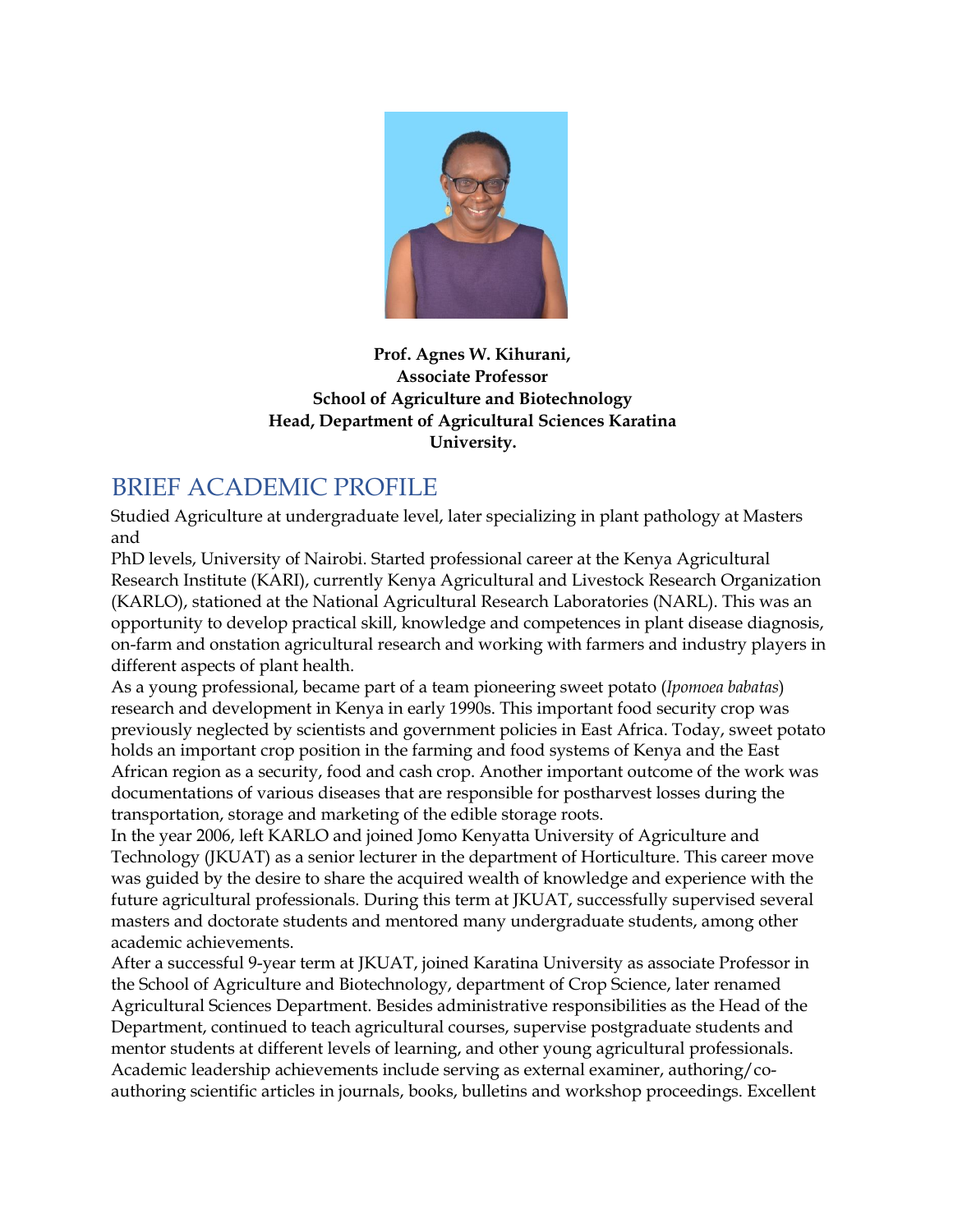leadership and communication skills are attributable to appointment to various leadership positions including, Head, academic department (agricultural sciences, Karatina University), Attachment Coordinator and Time table Coordinator (JKUAT), Head, plant pathology section (NARL, KARI) among other leadership responsibilities.

# PUBLICATIONS

#### THESES

i. **Kihurani, A.W. 2004.** Factors associated with postharvest deterioration of sweetpotato storage roots in Kenya. Ph.D thesis, University of Nairobi

ii. **Kihurani, A.W. 1992**. Differentiation of isolates of *Uromyces appendiculatus* (Per.ex per) Unger var. *appendiculatus* and evaluation of bean cultivars for resistance to bean rust in Kenya. M.Sc thesis, University of Nairobi.

### PAPERS IN REFEREED JOURNALS

iii. Munganyinka, E, E. M. Ateka, **A. W. Kihurani**, M. C. Kanyange, F. Tairo, P. Sseruwagic and J. Ndunguru. 2017. Cassava brown streak disease in Rwanda: The associated viruses and disease phenotypes. Plant Pathology. John Wiley & Sons Ltd. British Society for Plant Pathology (BSPP). Doi: 10.1111/ppa.12789. Pgs. 1-11.

iv. Gatambia, E. K., **Agnes. W. Kihurani**, Fredah K Rimberia. and Monica M. Waiganjo. 2016. Evaluation of growth rate and phenotypic traits of meristem - cultured papaya plants. Journal of ExperimentalAgriculture International. 14 (4): 1-8.

v. Gatambia, E. K., **Agnes. W. Kihurani**, Fredah K Rimberia. and Monica M. Waiganjo. 2016. In vitro meristem culture for rapid regeneration of papaya plantlets in liquid media. Annual research & Review in Biology 9 (1): 1-7.

vi. Dennis Maina Gatahi, Harrison Njuma Wanyika, Agnes Mumo Kavoo, **Agnes Wanjiru Kihurani** and Elijah Miinda Ateka. 2016. Enhancement of bacterial wilt resistance and rhizosphere health in tomato using bionanocomposites. International Journal of Horticultural Science and Technology Vol. 3, No. 2; December 2016, pp 129-144 Print ISSN: 2322-1461 Online ISSN: DOI: Web Page: https:// ijhst.ut.ac.ir, Email: ijhst@ut.ac.ir.

vii. Gatahi, D., Wanyika, H., **Kihurani, A**. and Gatebe, E. 2016. Effect of biological Control Antagonists adsorbed on Chitosan Immobilized Silica Nanocomposite on Ralstonia solanacearum and Growth of Tomato Seedlings. Advances in Research 6(3): 1-23, 2016, Article no. AIR.22742. ISSN: 2348- 0394, NLM ID: 101666096. SCIENCEDOMAIN international. www. Science domain.org.

viii. Gatahi, D. M., Wanyika, H.N, **Kihurani, A.W** and Adhiambo O. D. 2016. Synthesis of

Nylon-ferrous Oxide Chitosan Immobilised Silica Nanoprobe for Detection of Ralstonia solanacearum. Journal of Agriculture and Ecology Research International. 7(4): 1-17, 2016; Article no.JAERI.23845. ISSN: 2394-1073. SCIENCEDOMAIN international. www. Science domain.org.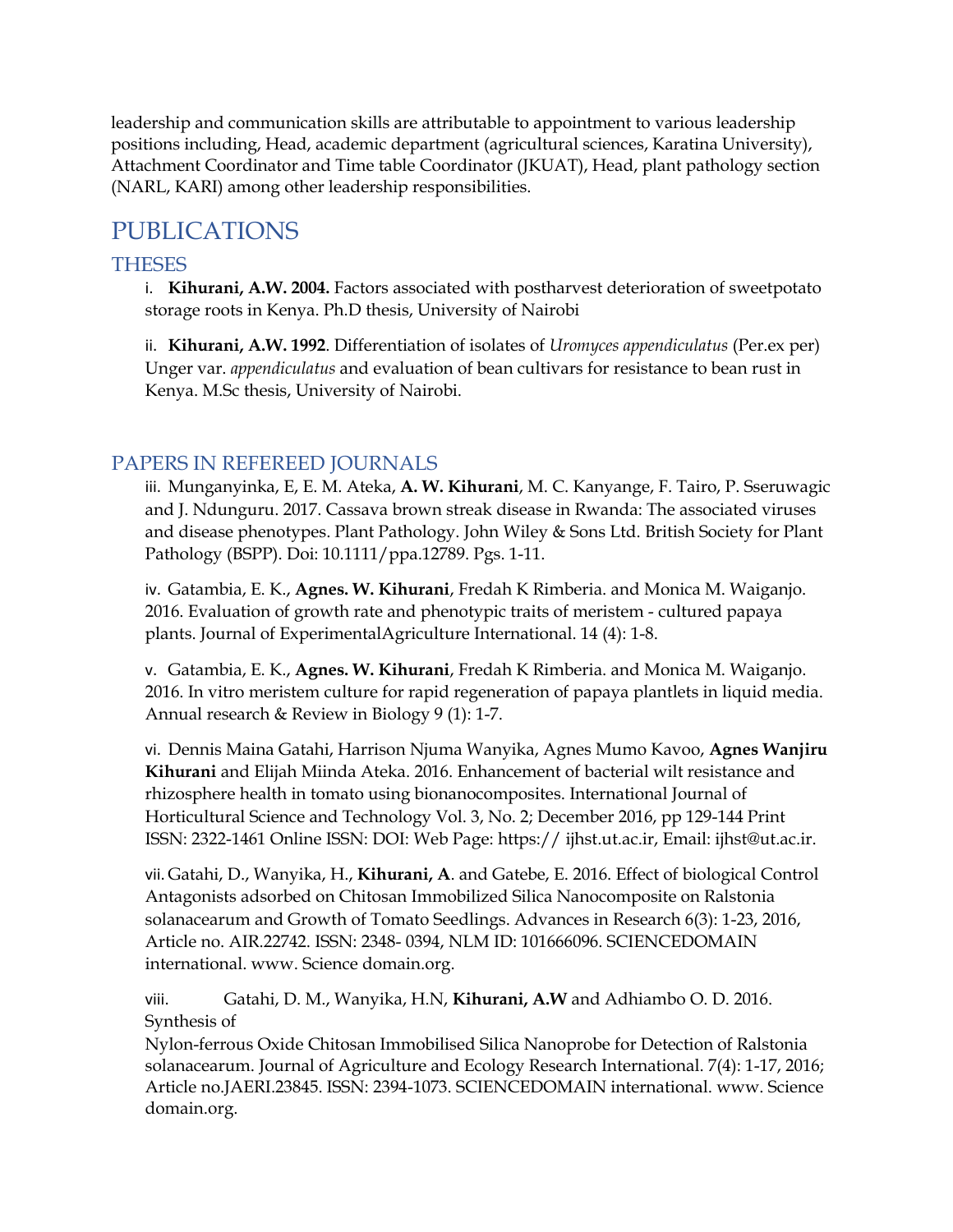ix. Gatahi, D. M., Wanyika, H.N, **Kihurani, A.W** and Gatebe, E. G. 2016. Synthesis of Chitosan Immobilized Silica Nanocomposite adsorbed with biocontrol antagonists for the control of bacterial wilt disease. Journal of Kenya Chemical Society Vol. 9 Issue 1: 111-134. Kenya Chemical Society. www. Kenchemsoc.org.

x. Mwangi, H. W., **Kihurani, A. W**., Wesonga, J. M., Ariga, E.S. and Kanampiu, F. 2015. Effect of Lablab purpureus L. cover crop and imidazolinone resistant (IR) maize on weeds in drought prone areas, Kenya. Crop Protection 72: 36-40. www.elsevier.com/locate/eja.

xi. Mwangi, H. W., **Kihurani, A. W.,** Wesonga, J. M., Ariga, E.S. and Kanampiu, F. 2015. Factors influencing adoption of cover crops for weed management in Machakos and Makueni counties of Kenya. Europ.J.Agronomy 69: 1-9. www.elsevier.com/locate/cropro.

xii. Mumo, N. N., Rimberia, F. K., Mamati, G. E. and **Kihurani, A. W.** 2014. In vitro grafting of selected Kenyan papaya (Carica papaya L.) lines in Kenya. Annual Research & Review in Biology 4 (14): 2337-2346.

xiii. Wachira, P. M., Kimenju, J. W., Kiarie,J. W., **Kihurani, A. W**., Mwaniki, S. W. and

Gathaara, V. N. 2013. Incidence of Pests and Diseases Affecting Banana in a Commercial Banana Production Setting in Kenya. International Journal of Research in Agriculture and Food Sciences. Vol. 1, No.1:23-29. http://www.ijsk.org/ijrafs.html.

xiv. Wachira, P. M., Kimenju, J. W., Kiarie,J. W., **Kihurani, A. W**. and Mwaniki, S. W. 2013. Occurrence and Diversity of Nematode Destroying Fungi in Banana Production Zones in Maragua, Kenya. Journal of Agricultural Science; Vol. 5, No. 1: 180-186.

xv. Mumo, N. N., Rimberia, F. K., Mamati, G. E. and **Kihurani, A. W**. 2013. In vitro regeneration of selected Kenyan papaya (Carica papaya L.) lines through shoot tip culture. African Journal of Biotechnology. Vol. 12(49), pp. 6826- 6832.

xvi. Kaluli, J.W., Ng'ang'a, K. Home, P.G., Gathenya, J.M., Muriuki, A. W. and **Kihurani, A.W.** 2012. Effect of rain water harvesting and drip irrigation on crop performance in an arid and semi-arid environment. Journal of Agricultural Science and Technology (JAGST) Vol. 14 (2): 17-29.

xvii. Abang, M. M., **Kihurani, A. W.** and Srinivasan, R. 2012. Managing diseases and pests of Indigenous vegetables for good agricultural practices (GAP) compliance in sub-Saharan Africa. Scripta Horticulturae Number 15: 191-232.

xviii.Mounde, L.G., Ateka, E. M and **Kihurani A.W**. and Wasilwa, L. 2012. Morphological characterization and identification of Phytophthora species causing citrus gummosis in Kenya. African Journal of Food, Agriculture nutrition, and Development (JFAND) Volume 12 No. 7: 7072-7087.

xix. Muriithi, C.W., Mugai E. N., **Kihurani A.W**., Nafuma, L. S. and Amboga, S. 2010.

Management of rice blast using silicon sourced from rice by-products and chemical sources. E. Afr. agric For. J. 76(2). 75-80.

xx. Mounde, L.G., Ateka, E. M and **Kihurani A.W**., Wasilwa, L. and Thuranira, E.G. 2009.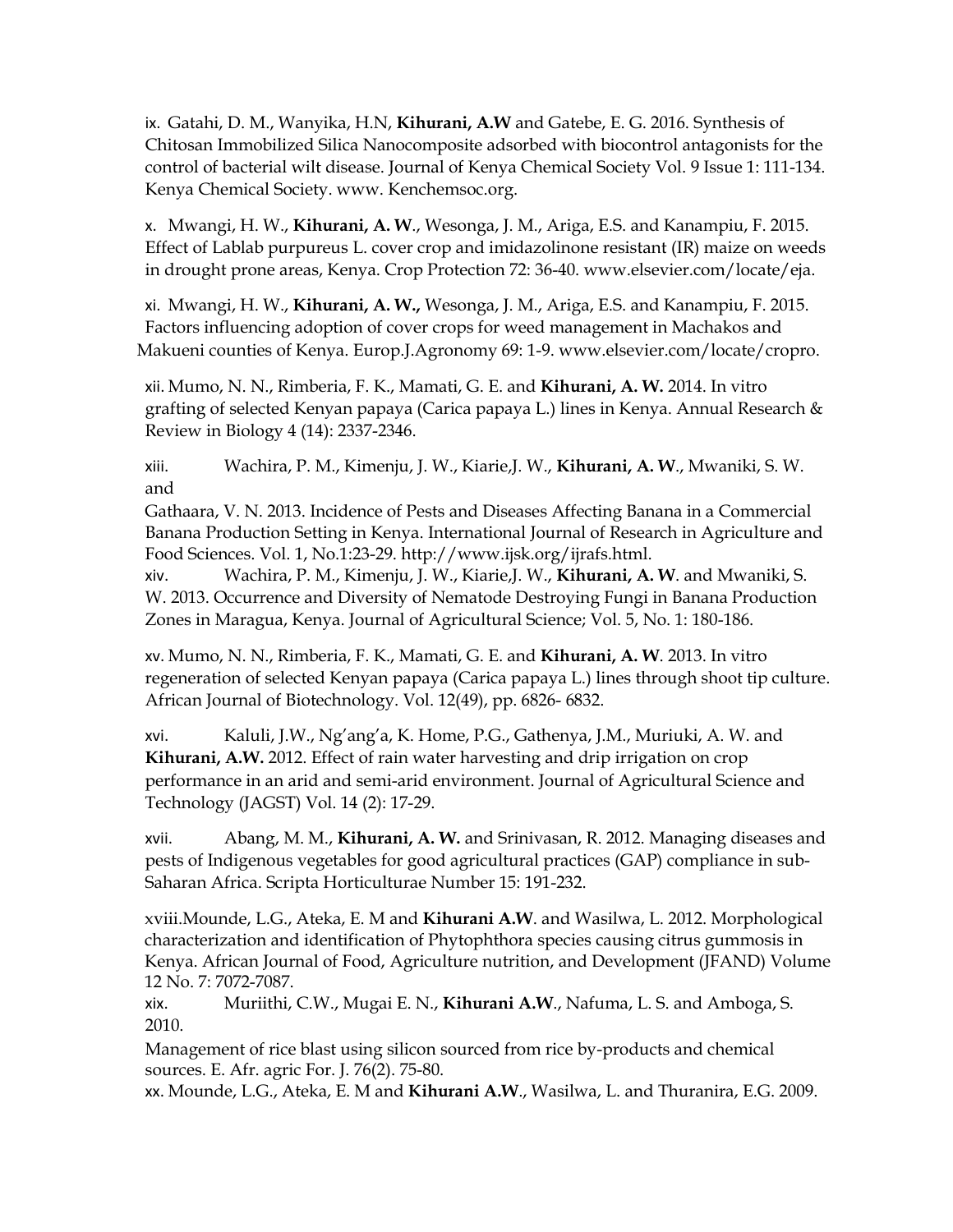Occurrence and distribution of citrus Gummosis (Phytophthora spp.) in Kenya. Afr. J. Hort. Sci. (2009) 2: 56-68.

xxi. **Kihurani, A.W**., Narla, R.D., Shibairo, S.; Imungi, J.K., and Carey, E. 2008. Effect of soil pH on postharvest pathological deterioration of sweet potato storage roots. Afr. J. Hort. Sci. (2008) 1:1-8.

xxii. Oirschot van, Q. E. A. Rees, D., Aked, J. and **Kihurani, A**. 2006. Sweetpotato cultivars differ in efficiency of wound healing. Postharvest Biology and Technology 42 (2006) 65-74. www.elsevier.com/locate/postharvbio.

xxiii.**Kihurani, A. W**., Skoglund, L. G. and Gatumbi, R. W. 1993. Occurrence of sweetpotato chlorotic leaf distortion caused by Fusarium lateritium in Kenya. Plant Disease. Vol. 7:12601261.

xxiv.Skoglund L. G., R. W. Gatumbi and **A. W. Kihurani**. 1994. Non-viral foliar pathogens and disorders of sweet potato in Kenya. International Journal of Pest Mgt. Vol. 39(4) 452- 458.

#### PEER REVIEWED BULLETINS/BOOKS AND BOOK CHAPTERS

xxv. **Kihurani, A. W** and P. Kaushal. 2016. (Book Chapter). Storage Techniques and Commercialization Aspects. in: Tropical Roots and Tubers: Production, Processing and Technology. (eds. Sharma, H. S., Njintang N. Y., Singhal, S. R. and Kaushal, P.). Wiley & Sons.UK. pp. 253-280.

xxvi.**Kihurani, A. W**. 2011. Postharvest Pathological Deterioration of Sweetpotato: Preharvest and postharvest factors influencing spoilage of harvested Roots. Lambert Academic Publishers. ISBN: 978-3-8465-0971-5.

xxvii. **Kihurani, A. W**. 2007. Sweetpotato: A food security solution. Christian Agricultural and Related Professional Association (CARPA) Technical Guide No. 3. ISBN 9966-7064-5-3. 20p.

xxviii. **Kihurani, A.W**., Shibairo, S.I.; Imungi, J.K., Narla, R.D. and Carey, E.E. 2003. Susceptibility of sweetpotato germplasm to rhizopus soft rot caused by Rhizopus stolonifer and Rhizopus oryzae in Kenya. MUARIK BULLETIN, Vol. 6.pp 30-34.

xxix.Van Oirschot, Q. E. A. Rees, D., Aked, J., **Kihurani, A**., Lucas, C., Maina, D., Mcharo, T and Bohac, J. 2003. Curing and the physiology of wound healing. pp. 67 – 84. In: Rees, D., Van Oirschot, Q. and Kapinga, R. (Eds.). Sweetpotato Postharvest Assessment. Experiences from East Africa. ITDG PublishingUK: ISBN: 0 85954. xxx.Carey, E. E., Gichuki, S.T., Maisiba, G., Tana, P.O., Lusweti, C., Ngugi, J., Maina, D.K., Malinga, J., Omari, F., Kamau, J.W., **Kihurani, A**., Ndolo, P.J. 1999. Sweetpotato variety selection for Kenya: Food, feed and income. KARI/Agricultural Research Fund (ARF) Project. KARI/ARF/CSWP/RCUSAID/8101/1. CIP/KARI. **Kihurani, A. W**. 1996. Efficacy evaluation protocols for products used in the control of crop pathogens in Kenya. Working document. Pest control products board (PCPB). Nairobi. Kenya.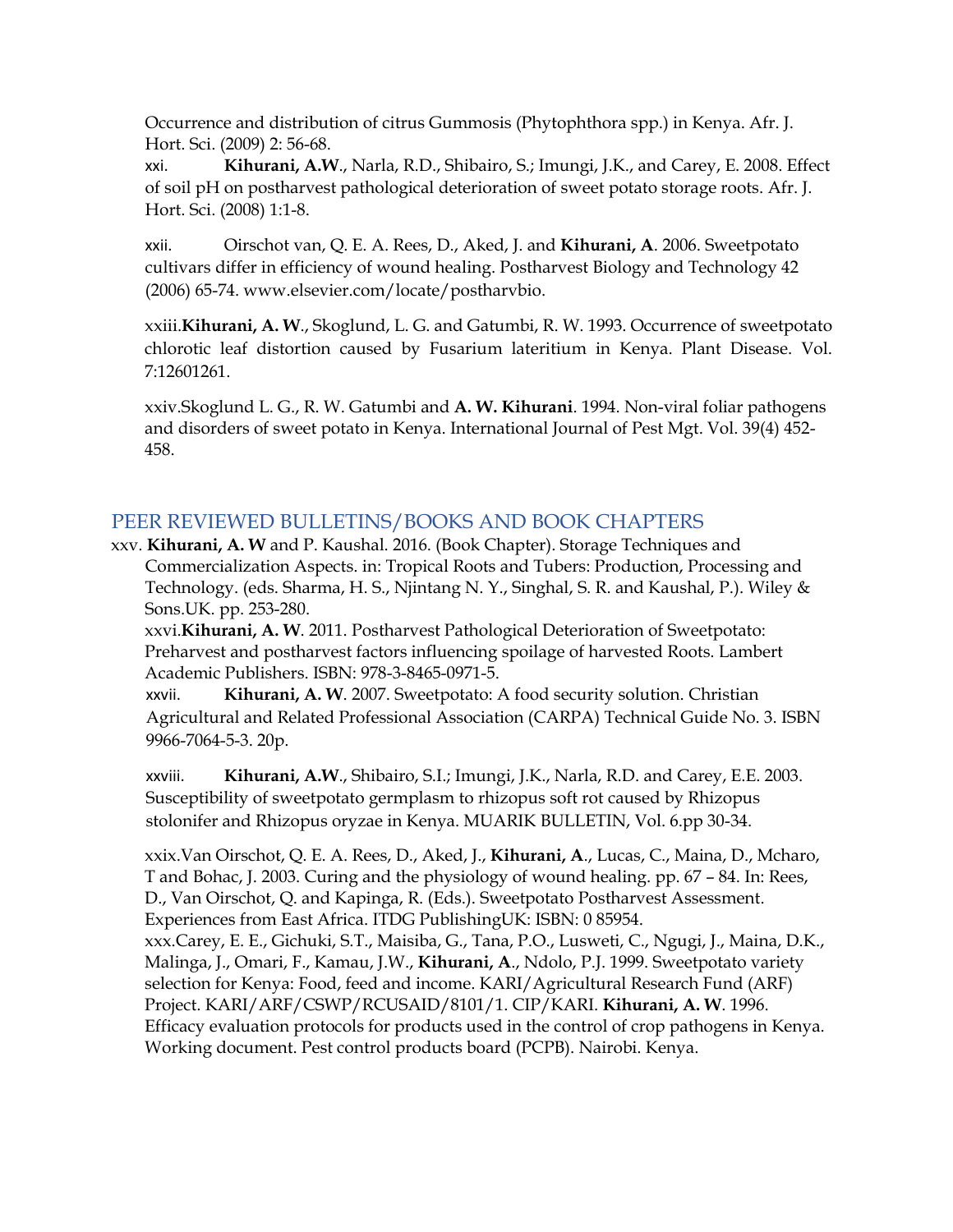#### **PEER REVIEWED WORKSHOP/CONFERENCE PROCEEDINGS**

xxxi.Munganyinka, E., Ndunguru, J. Ateka, E. M, **Kihurani, A. W**., Tairo, F., Sseruwagi, F. and Kanyange, M. C. 2016. Variability of Cassava brown streak disease associated symptom phenotypes in Rwanda. World Congress on Root and Tuber Crops, Nanning, China. 18-22 January 2016.

xxxii. Gatahi, D. M., Wanyika, H., **Kihurani, A. W**., Ateka, E. and Kavoo, A. 2015. Use of bio-nanocomposites in enhancing bacterial wilt plant resistance, tomato production and water conservation in greenhouse farming. The JKUAT Scientific, Tech and Ind. Conference. Nairobi. 12-13 Nov., 2015.

xxxiii. Gatambia, E. K.; **Kihurani, A. W**., Wanzala, F. K. R. and Waiganjo, M.M. 2012. Establishment of a rapid in vitro system for regeneration of papaya plantlets in a liquid media. In Proc. 3rd RUFORUM Biennial Conference, Imperial Resort Beach Hotel, Entebbe, Uganda. 24-28 September 2012. (Poster Presentation).

xxxiv. Gatambia, E. K., **Kihurani A.W**., Rimberia, F. K. and Waiganjo, M.M. 2012. Micropropagation of selected Kenyan papaya (Carica papaya L.) lines. In Proc. 7th JKUAT Annual Scientific Conference. AICAD, Nairobi. 15-16 Nov., 2012.

xxxv. Muriithi, C. W., Mugai, E. N and **Kihurani, A.W**. 2012. Efficacy of selected fungicides in management of rice blast diseases. In Proc. 13th KARI Biennial Scientific Conference and Exhibition of Innovations. KARI Headquarters complex, Nairobi. 22-26 October, 2012.

xxxvi. Ngubia J. N., Ateka, E. M., **Kihurani A.W**., Amata, R. L., Ndolo, P. and Karuru, H.W.

2012. Field resistance of sweet potato genotypes to sweet potato virus disease. In Proc. 13th KARI Biennial Scientific Conference and Exhibition of Innovations. KARI Headquarters complex, Nairobi. 22-26 October, 2012. (Poster Presentation).

xxxvii. Ngubia J. N., Ateka, E. M., **Kihurani A.W.** and Amata, R. L. 2012. Transmission of sweet potato mild mottle virus. In Proc. 7th JKUAT Annual Scientific Conference. AICAD, Nairobi. 15-16 Nov., 2012.

xxxviii. Muriithi, C.W., Mugai E. N., **Kihurani A.W**., and Kihanda, F. 2011.The effect of soil and plant material nutrition on rice blast in Mwea Irrigation Scheme of central Kenya. In Proc. 26th Soil Science Society of East Africa Conference. Jinja, Uganda. 21-24 Nov. 2011 xxxix. Mumo, N N., Rimberia, F. K., Mamati, E. G. and **Kihurani A.W**. 2012.

Micropropagation of selected Kenyan papaya (Carica papaya L.) lines. In Proc. 7th JKUAT Annual Scientific Conference. AICAD, Nairobi. 15-16 Nov., 2012.

xl. Mumo N. N., Rimberia, F. K., Mamati E. G., **Kihurani A.W**. 2012. Mass propagation of selected Kenyan papaya planting materials through shoot tip culture. In Proc. 3rd RUFORUM Biennial Conference, Imperial Resort Beach Hotel, Entebbe, Uganda. 24- 28 September 2012. (Poster Presentation).

xli. Kimani J. W., D. W. Kariuki, Kenji G. M , **Kihurani A. W**. 2009. Characterization of seed oil and preliminary evaluation of oxalate oxidase activity among Kenyan sunflower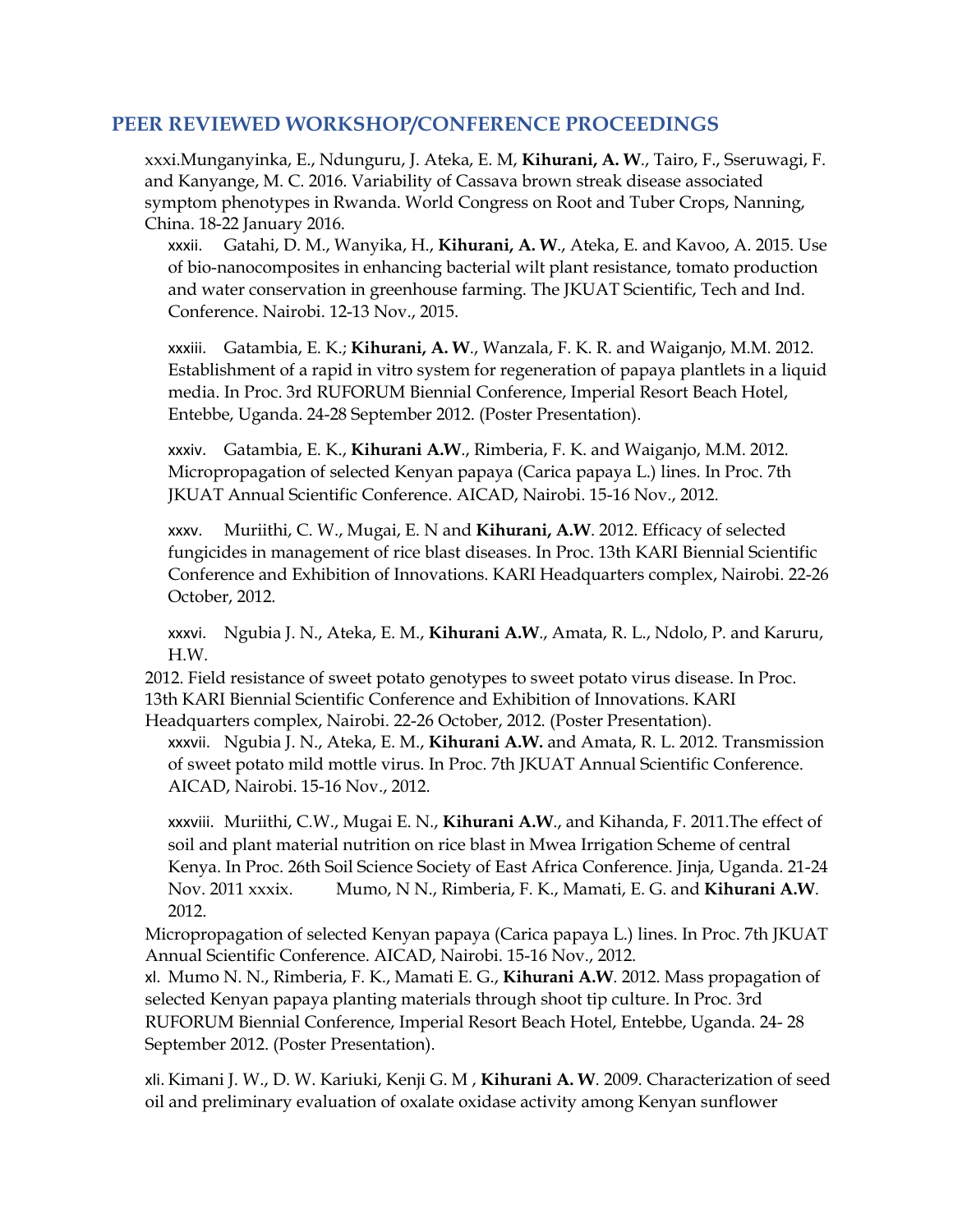varieties. In Proc. Industrial and social Economic Development. JKUAT Faculty of Science 2nd Scientific Conference – Part II. ISBN 9966-923-78-0. Vol. 2 Number 2.

xlii. **Kihurani, A.W**., Narla, R.D., Shibairo, S.; Imungi, J.K., and Carey, E. 2009. Effect of storage temperature on postharvest pathological deterioration of sweet potato storage roots.

Paper presented at the Horticultural Association of Kenya Conference. 2-6 Dec 2009. Arusha, Tanzania.

xliii. Amata, R. L., Burgess, L. W., Summerell, B. A., **Kihurani, A. W.** 2004. Fusarium species associated with finger millet (Eleusine coracana) in Kenya. In: Keller, K. O. and Hall, B. (Eds.). Proceedings of the 3th Australasian Soilborne Diseases Symposium. pp 174-175. The Barossa Novotel, Rowland Flat, South Australia. 8-11 February 2004.

xliv. **Kihurani, A. W**. 2003. Prolonging the shelf-life of fresh sweetpotato by solar curing. In M. O. Akoroda (Ed). Root crops: The small processor and development of local food industries for market economy. pp 194 – 197. In Proc. 8th Triennial Symposium of the International Society for Tropical Root Crops-African Branch (ISTRC-AB). 12- 16 November 2001. IITA, Ibadan, Nigeria.

xlv. **Kihurani, A.W**., Carey, E.E. and Narla, R.D. 2000. First report of black rot disease of sweetpotato in Kenya. In Adipala, E.; Nampala, P. and Osiru, M. (Eds). In. Proc. 5th Triennial Congress of the African Potato Association (APA). Vol 5.pp 415-419. Kampala, Uganda.

xlvi. Van Oirschot, Q. E. A. Rees, D., Aked, J. and **Kihurani, A.W**., 2000. Cultivar variation in wound healing efficiency of sweet potato and Irish potato and the effect on shelf-life. In Proc. International Society for Tropical Root Crops (ISTRC), Japan 2000.

xlvii.**Kihurani, A. W**. 1997. Identification of resistance in sweet potato clones to Rhizopus soft rot in Kenya. In: N.J.J. Mienie (Ed). In Proc: 4th. Triennial Conference of the African Potato Association (APA). Pgs. 113-115. 23-28 Feb., 1997. Pretoria, Republic of South Africa.

xlviii. **Kihurani, A. W**., Gichuki S. T., and Carey E. E. 1995. Evaluation of sweet potato storage roots for storability at room temperature in Kenya. In Proc. 6th Triennial Symposium of the International Society for Tropical Root Crops-African Branch (ISTRCAB). 22-28 Oct., 1995. Lilogwe, Malawi.

xlix. Gatumbi, R. W., Skoglund, L.G. and **Kihurani A. W**. 1991. Current status of sweetpotato diseases in Kenya. In Alvarez, M. N. and Asiedu, R. (Eds.). The role of root crops in regional food security and sustainable agriculture. Pages 139-141. In Proc. 4th Eastern and Southern Africa Regional Workshop on Root and Tuber Crops. Mansa, Zambia. 29 October – 2 Nov. 1990.

l. **Kihurani A. W**., Gatumbi, R. W., and Skoglund, L.G. 1991. Storage diseases of sweet potato (Ipomoea batata L.) in Kenya. In Ofori F. and Hahn, S.K. (Eds). Tropical Root Crops in a developing Economy pg 517. Proceedings of the ninth symposium of the International Society for Tropical Root Crops (ISTRC) 20-26 October 1991, Accra, Ghana.1991.